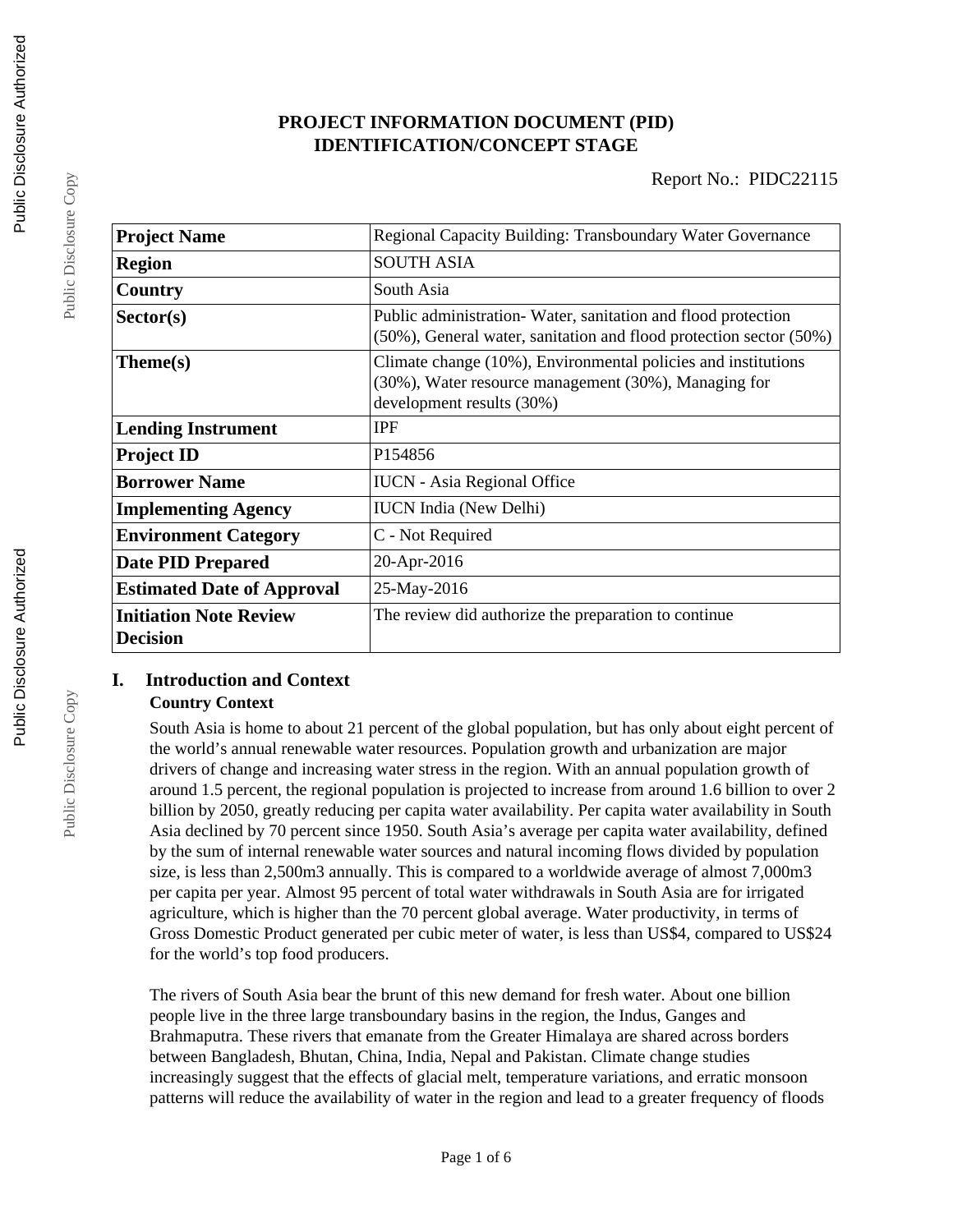and droughts. Despite the frequency and transboundary impacts of these extreme events, cooperation between countries remains limited and piecemeal.

Low per capita water availability, coupled with a very high relative level of water use (dominated by irrigation), makes South Asia one of the most hydrological vulnerable regions of the world; relative water scarcity negatively impacts economic development. Conflicting demands on these international waters, increasing water demand, significant inter- and intra-annual hydrologic variability, weak water institutions, and a low level of transboundary cooperation (both within and between countries), are the key water resources management challenges of the region.

#### **Sectoral and Institutional Context**

International rivers provide 60% of freshwater flows. 260 international river basins are home to 40% of global population. As pressures on water resources and linked ecosystems continue to increase with the prospect of climate change, population growth and fast developing technologies for water abstraction, water conflicts may become more likely, more frequent and more intense. Collaborative governance between countries is crucial in formulating long-term strategies for climate change adaptation and sustainable management of river basins and water resources.

South Asia's main river systems are inextricably linked to regional geopolitics, since the main transnational river systems involve countries that are unequal in terms of level of economic development and have different (and often competing) demands on these river systems. Problematically, the region sees a low level of transboundary cooperation at the basin level. Experience in other regions, however, demonstrates that the lack of cooperation at this level happens not from political unwillingness, but rather from a lack of capacity and therefore "timidness" to engage with potentially more skilled neighboring countries. While there are a number of academics and experts in South Asia who are engaged in transboundary water governance and hydro-diplomacy, the capacity in this field is low at both the policy and technical levels. There is demand from government entities in the region for capacity building in this area. Currently courses on transboundary waters governance are not regularly taught at South Asian universities, and training seminars to government officials usually take place on an ad hoc basis and are most often delivered by international experts from outside the region. This is why this grant proposes to strengthen regional capacity in this area through developing a critical mass of within-region training opportunities, which can respond to the capacity building demands from governments in the region.

#### **Relationship to CAS/CPS/CPF**

The World Bank Water Global Practice works to ensure that water is a reliable foundation for poverty reduction and broad prosperity through the delivery of public water "goods" coupled with private initiatives that add value to water services throughout the water cycle. Additionally, theseThe water challenges presented above are recognized in the World Bank's South Asia Regional Integration (RI) Strategy, and the World Bank's most recent Country Partnership Strategies (CPS) and Country Assistance Strategies (CAS) for South Asian countries, as central to reducing poverty and boosting prosperity through economic growth.

The World Bank's South Asia Regional Integration (RI) Strategy has as one of its objectives to "Improve the in-country and cross-border authorizing environment (attitudes and policy) for regional integration by systematically building awareness and "championship" around the need for, and benefits from, increased regional cooperation. Pillar 3 of the RI Strategy, "Supporting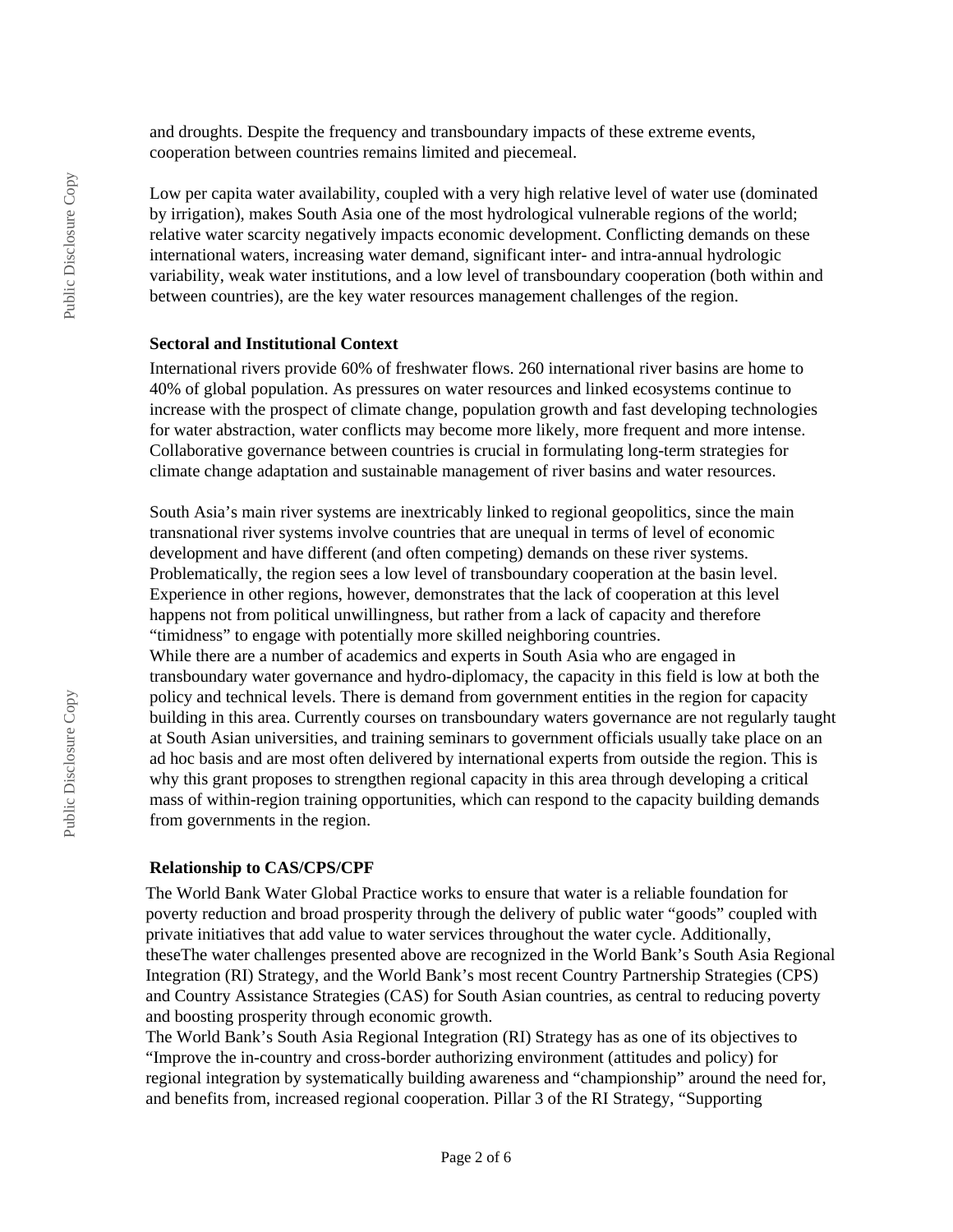cooperative management of shared natural resources and disaster risks to enhance resilience" will take the approach to use in-country and regional entry points to facilitate dialogue, and generate and share knowledge and capacity; and to inform/strengthen institutional arrangements towards more effective management of shared natural resources and disaster risks.

The India CPS seeks to strengthen regional integration. The World Bank will promote RI, "especially in (i) the integrated management of natural resources and regional public goods (such as river basins, ecosystems and wildlife preserves."

The CAS for Bangladesh focuses on regional cooperation and reducing vulnerability to disaster, including through "greater cooperation among riparian countries for regional water resource management."

The Bhutan CPS indicates that institutional and human resource capacity building will be addressed in a crosscutting manner, with hydropower development meriting special attention. The CPS states that beyond its central contribution to domestic development, hydropower is also a regional good. Given the regional energy deficit, Bhutan can play a key role in catalyzing regional cooperation to further develop clean hydropower capacity for the benefit of the region. This will require transboundary water governance and hydro-diplomacy with India and possibly China. Similarly, a focus in the Nepal CPS is developing the country's hydropower with the goal to develop markets for power exports. To lay the foundation for a more long-term engagement on hydropower, the Bank will provide support to improve the governance of the hydropower/energy

sector.

Under its current interim strategy for Afghanistan, the Bank is reviewing options for development of the Kabul River. The grant will work towards capacity building for transboundary water governance and hydro-diplomacy for officials from Afghanistan.

In the most recent CPS for Pakistan, one of the water resources priorities is to strengthen the institutions responsible for water management.

The China CPS seeks to support greener growth—which spans six different sectors, including natural resources, environment and climate change—through capacity development and learning activities.

### **II. Project Development Objective(s)**

### **Proposed Development Objective(s)**

The development objective of this grant is to increase availability of high quality training modules on water diplomacy and basin governance related to cooperative water governance.

### **Key Results**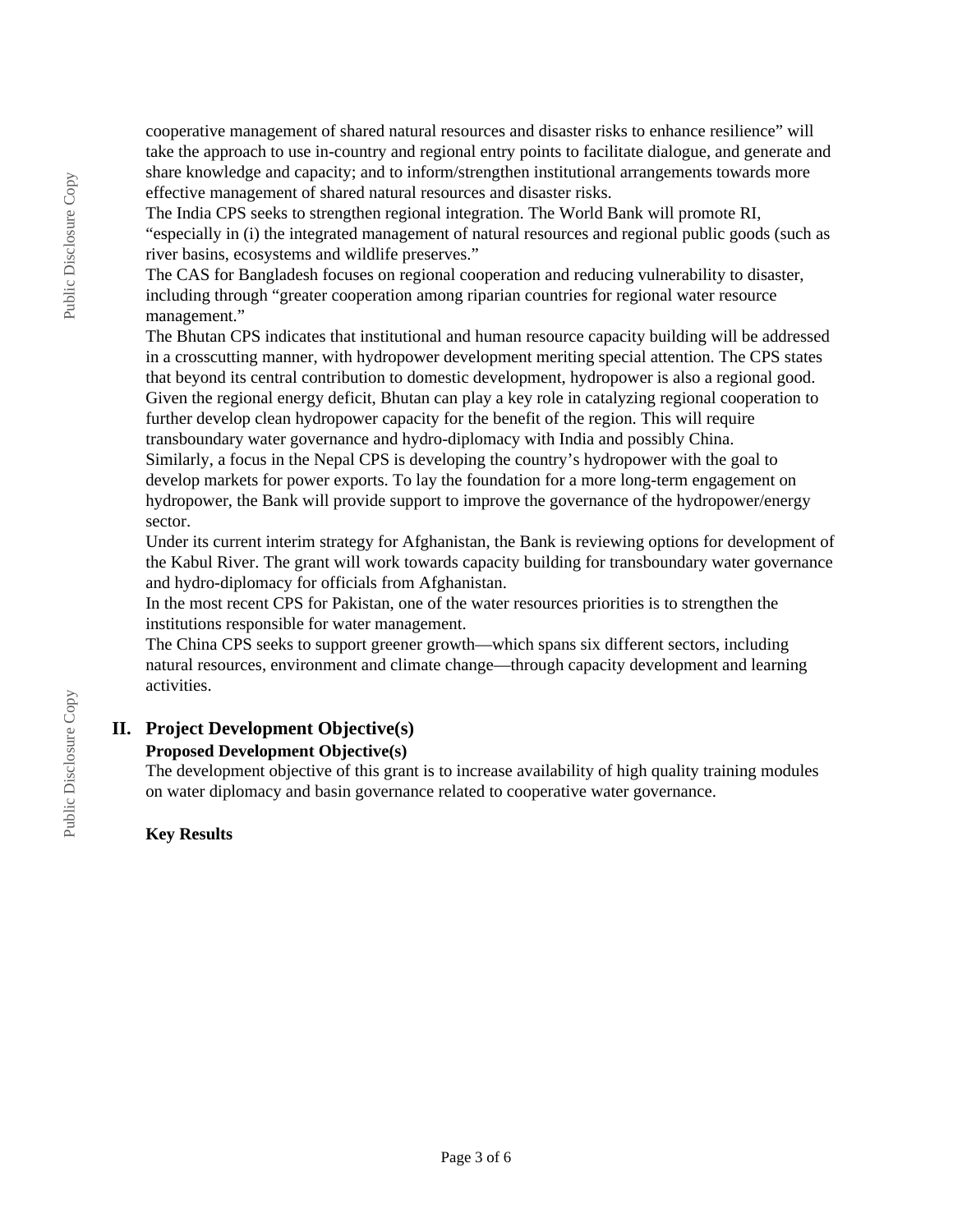Grant activities will contribute to achieving the South Asia Water Initiative (SAWI) Regional Focus Area's overall objective to build knowledge and capacity across the region in support of transboundary basin-focused dialogue and cooperation. And contribute to two of the programs intermediate results indicators (i) Number of regional, basin/landscape or sub-basin-level knowledge products produced and shared with key stakeholders, including decision makers; (ii) Number of professionals trained in the aspects of water management, water policy or water diplomacy relevant to basin scale planning and management or regional cooperation.

Grant Specific Indicators

- Academic institutions that indicate interest in using the modules/curriculum (number)
- Training modules/curriculum developed (number)
- Participants in the pilot testing workshops that rate the material and training content as useful (percentage)

## **III. Preliminary Description**

#### **Concept Description**

The grant will support the design of short training modules and curriculum in water diplomacy and basin governance—for uptake by participating universities and other institutions for long-term teaching of the topics. Firstly, a project advisory group will be constituted, consisting of representatives from India, Bangladesh, Pakistan, Nepal, Bhutan, IUCN, the World Bank and academic institutions, to oversee curriculum development. The short training modules will then be authored and finalized for pilot testing. Focus institutions will be identified in India and Bangladesh to run the modules. The modules will then be piloted through the focus institutions and piloted at a regional workshop with participation from other countries in the region. The modules will finally be fine-tuned based on inputs received during the national and regional level workshops and through consultations with experts and institutions stationed in South Asia. At the closing of the grant, the modules/curriculum will be ready for roll-out and institutionalization across the region (into government training agencies and academic programs in universities).

The training modules/curriculum will aim to build capacity at the policy and technical levels, with a focus on transboundary water governance and hydro-diplomacy at the basin and sub-basin levels for policymakers, water agency technical staff, and students. With a goal to institutionalize and ensure sustainability of teaching on these subjects, the modules/curriculum will support current and future decision makers to identify and consider transboundary and cooperative water governance as a policy option, and to negotiate and handle sensitive inter- and intra-state water resources issues in bilateral and multilateral contexts. Importantly, the content will relate water cooperation to cooperation in other areas, such as electricity, navigation, national security, creation of economic corridors, and jobs growth to facilitate an environment of overall meaningful cooperation in the Indus, Ganges, and Brahmaputra basins.

### Component 1: Development of Training Modules/Curriculum (US\$122,000)

Seven content modules will be developed by a team of ten authors from at least two countries in the South Asia region. Lecture notes, case studies, presentations, role-plays, individual and group exercises, films, background reference material, and interaction with those who have carried out negotiations on water will enrich the content of each module. Further refinements will be made to the module after pilot testing workshops. The output of this component will comprise of designed curriculum, training modules and a basic e-module on the topics of water diplomacy and basin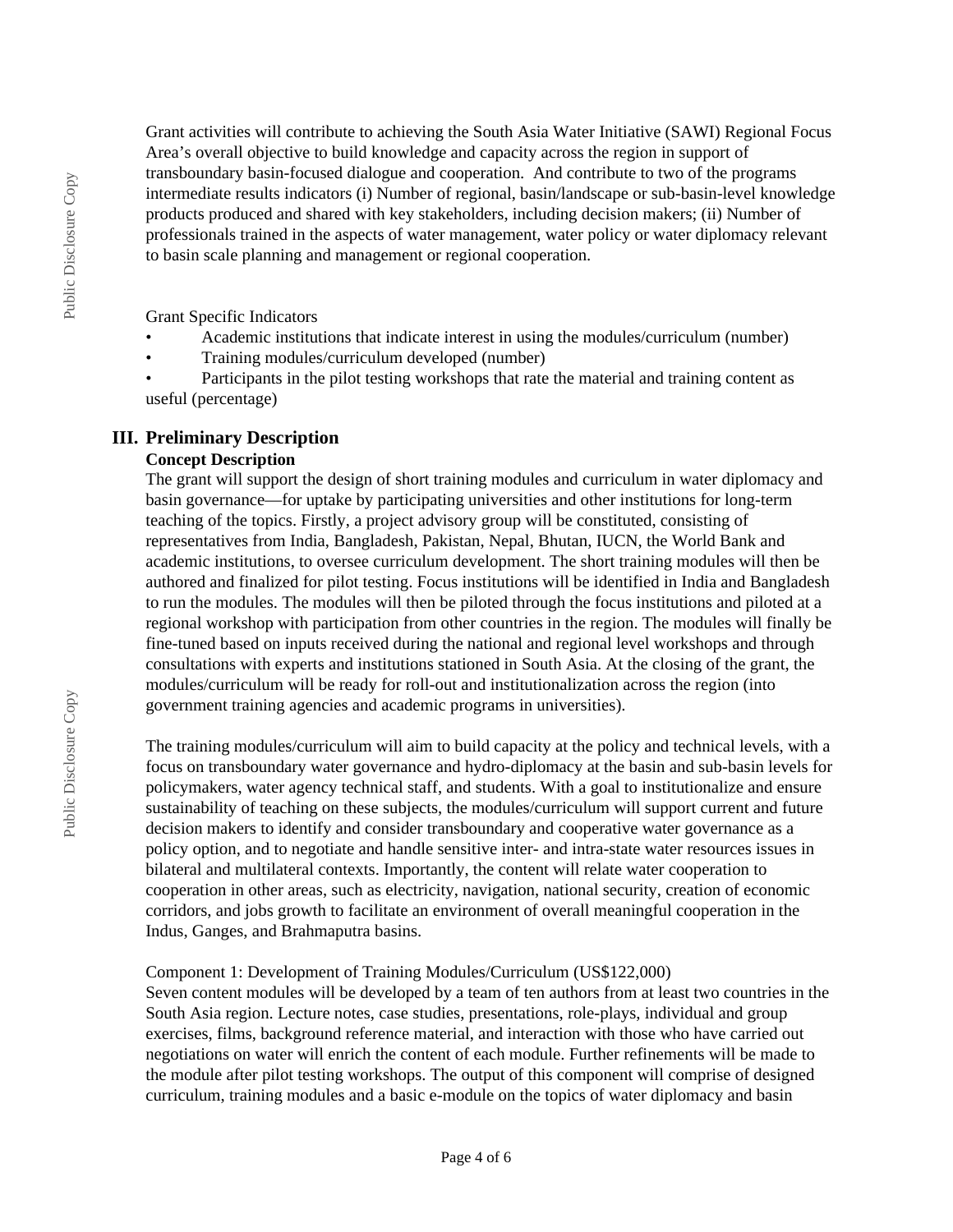governance for uptake by participating universities and other institutions for long-term teaching of the topics.

Component 2: Pilot Testing of Modules (US\$ 215,000)

The modules will be pilot tested in India and Bangladesh, and at a regional workshop, to select policymakers and practitioners for their utility and effectiveness before rollout. The modules will then be presented to institutions from other countries of the region for potential future uptake and teaching. Support will be provided to agencies and academic institutions to adapt and integrate the short training modules into long-term running courses. The outputs of this component are national and regional pilot testing workshops on training module/curriculum content.

Component 3: Program Management and Dissemination (US\$83,000 from SAWI + US\$ 74,800 from IUCN)

This component will fund dissemination of course material and information about available training programs, including through an e-discussion forum; as well as management of the implementation of this regional grant through various IUCN country offices.

## **Safeguard Policies Triggered by the Project**  $Yes$  **No No TBD** Environmental Assessment OP/BP 4.01 Natural Habitats OP/BP 4.04 ✖ Forests OP/BP 4.36 ✖ Pest Management OP 4.09 ✖ Physical Cultural Resources OP/BP 4.11 ✖ Indigenous Peoples OP/BP 4.10  $\times$ Involuntary Resettlement OP/BP 4.12 ✖ Safety of Dams OP/BP 4.37 Projects on International Waterways OP/BP 7.50  $\vert$   $\vert$   $\vert$   $\vert$ Projects in Disputed Areas OP/BP 7.60 ✖

# **IV. Safeguard Policies that Might Apply**

## **V. Financing** *(in USD Million)*

| Total Project Cost:                | 0.4948 | Total Bank Financing: 0 |            |
|------------------------------------|--------|-------------------------|------------|
| <b>Financing Gap:</b>              |        |                         |            |
| <b>Financing Source</b>            |        |                         | Amount $ $ |
| The World Conservation Union       |        | 0.0748                  |            |
| South Asia Water Initiative (SAWI) |        | $0.42$                  |            |

## **VI. Contact point**

### **World Bank**

Contact: Christina Leb Title: Sr Water Resources Spec.<br>Tel: 473-3486 Tel: 473-3486<br>Email: cleb@wor cleb@worldbank.org

### **Borrower/Client/Recipient**